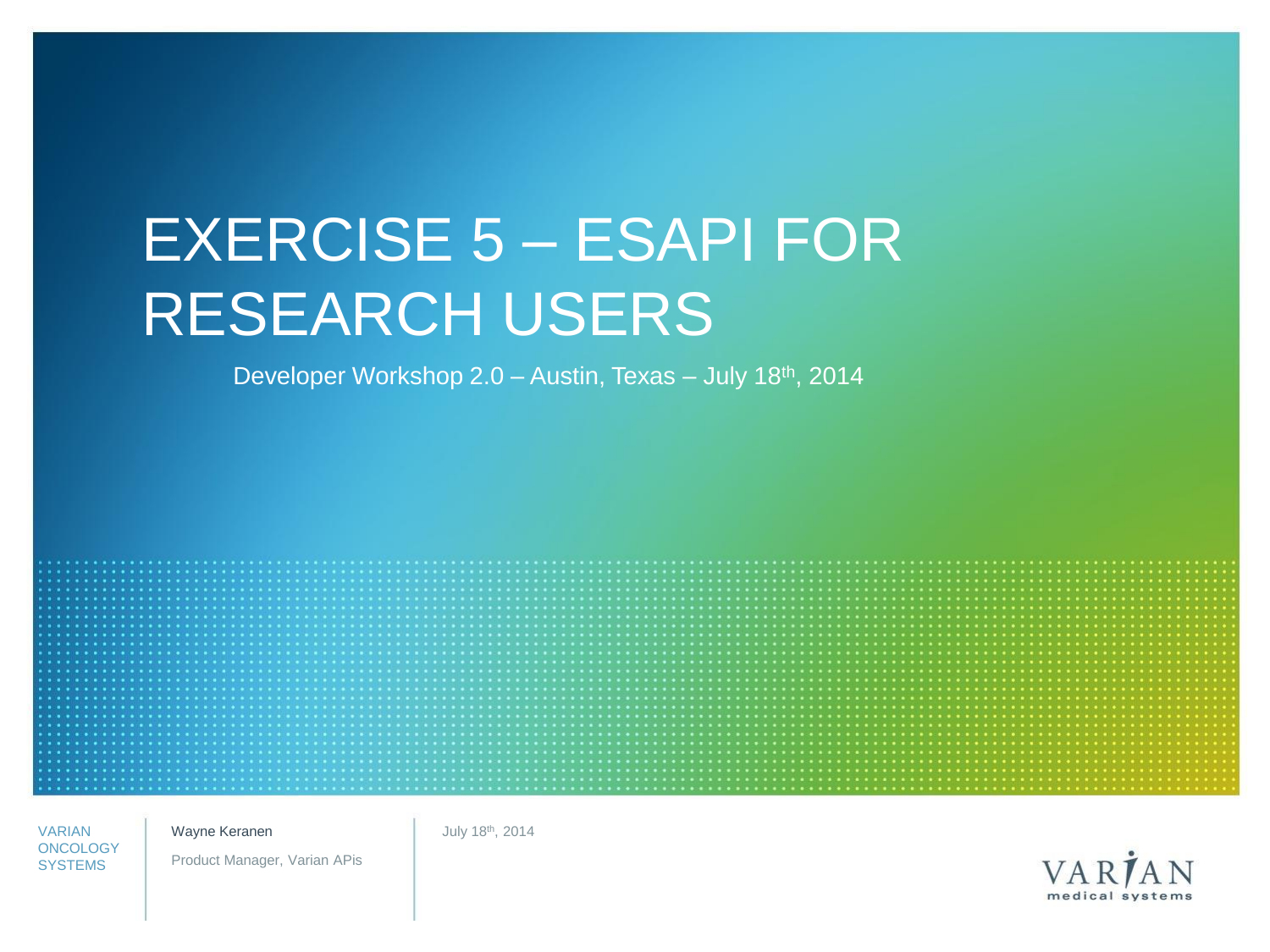### **Disclaimers**

- Eclipse<sup>™</sup>, SmartAdapt<sup>™</sup>, ARIA<sup>®</sup> and ARIA LINK<sup>™</sup>, and TrueBeam<sup>™</sup> are trademarked by Varian Medical Systems.
- Word™, Excel™, Office™ are trademarked by Microsoft.
- Visual Studio<sup>TM</sup> is trademarked by Microsoft.

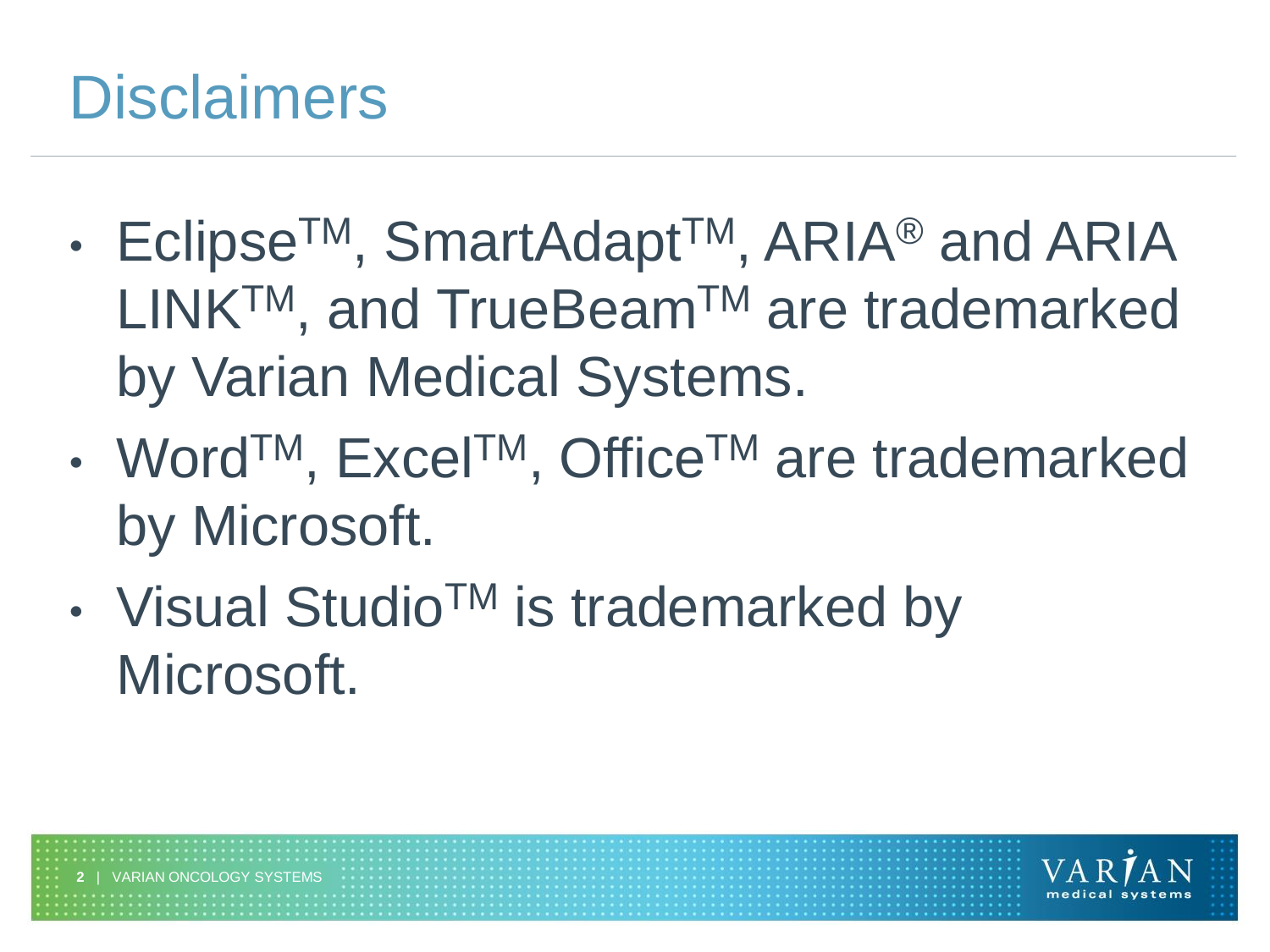# Sign in to Virtual Eclipse Environment

- Before we start, sign in with your assigned userid/pwd to your assigned Eclipse Client.
- TBD

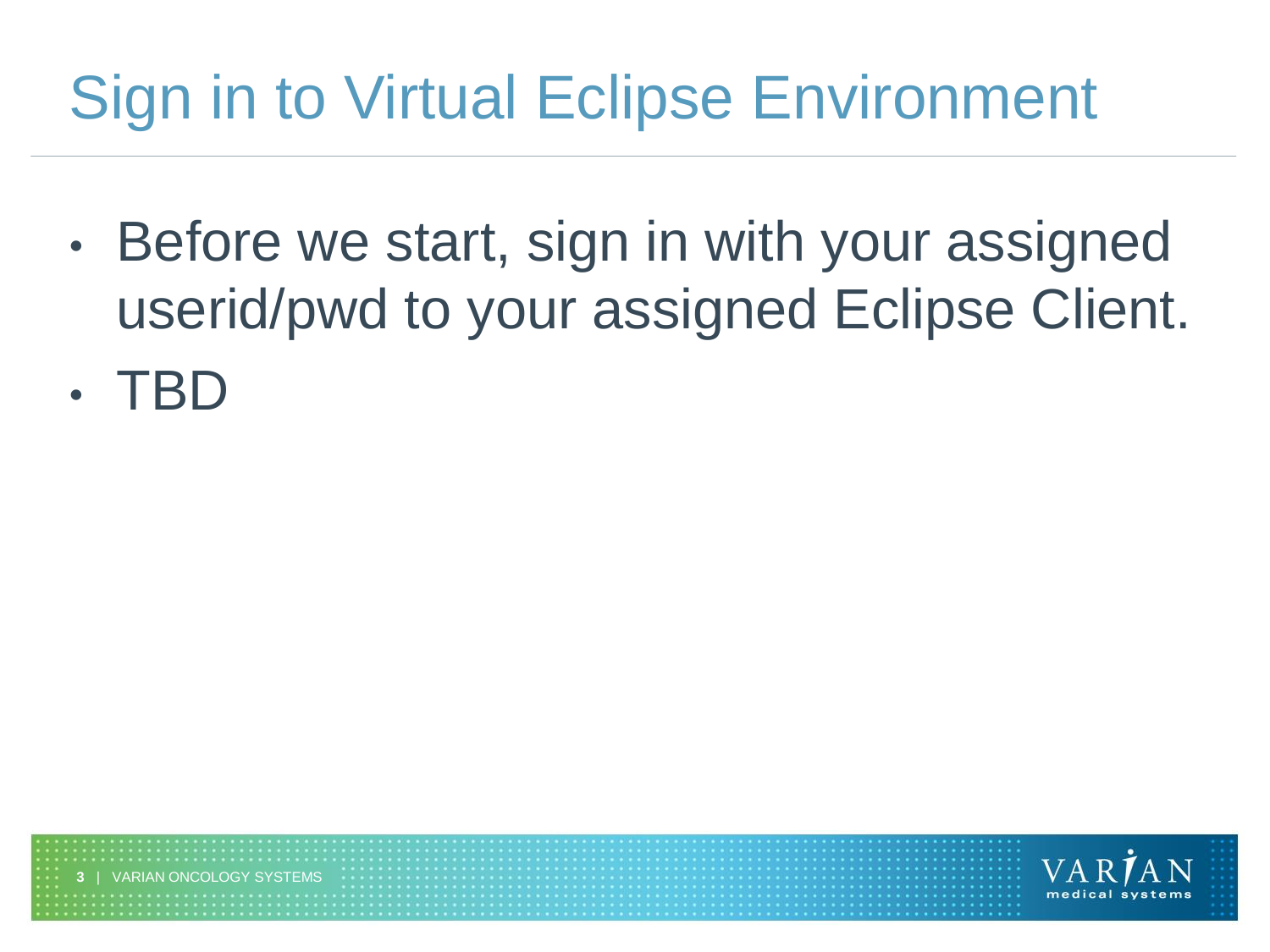### Exercise 5 Learning Goals

#### We will:

**4** |VARIAN ONCOLOGY SYSTEMS

- 1) Learn how to get started scripting with ESAPI for Research Users.
- 2) Walk through an automated planning script to learn the breadth of features.

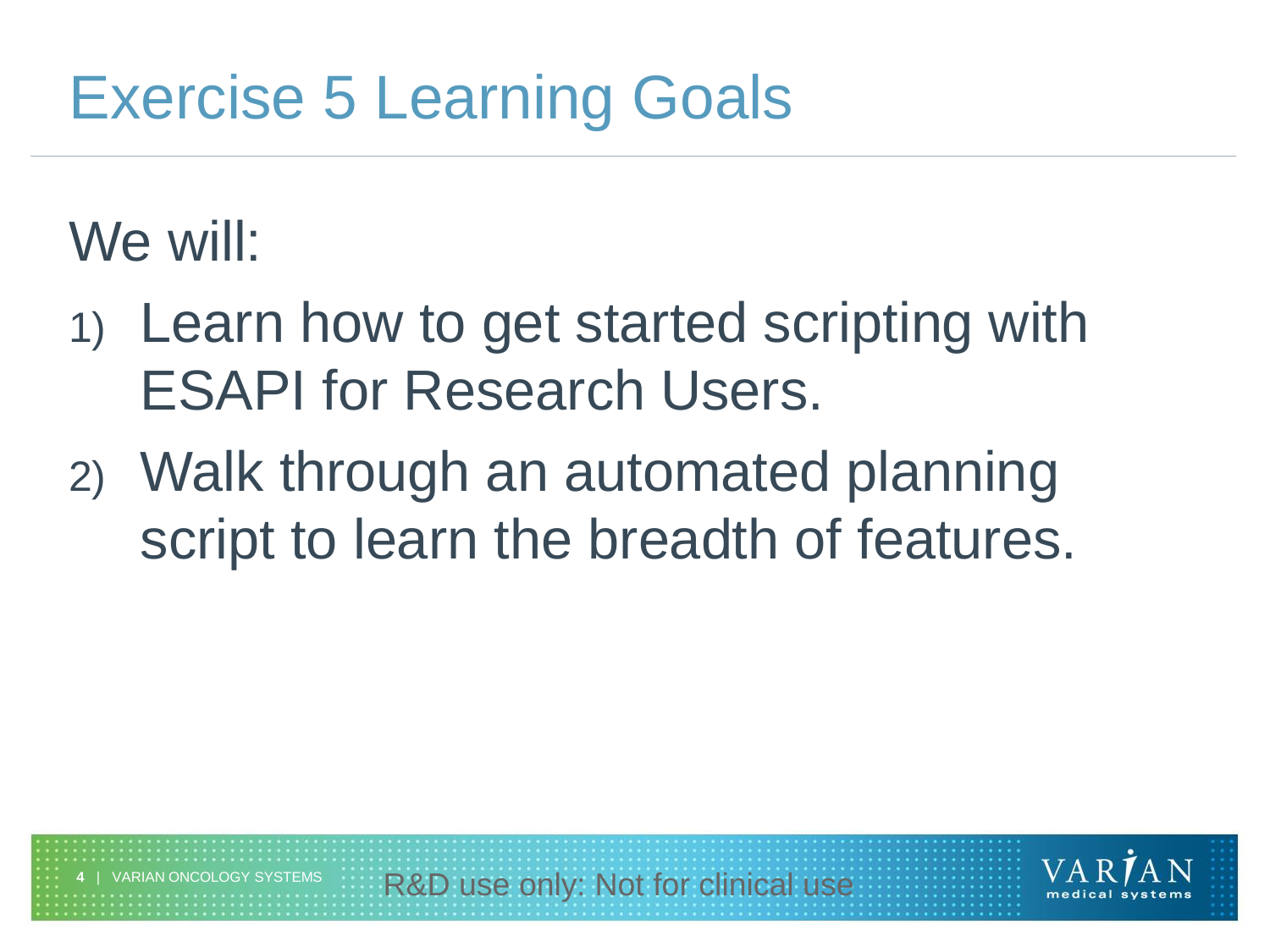## New in v13: ESAPI for Research Users

- New features available for Research Users on Research System.
	- Requires a non-clinical Eclipse Box and special license.

**ARIAN ONCOLOGY SYSTEMS** 

• PdM (me) distributes the Reference Guide and Online Help.

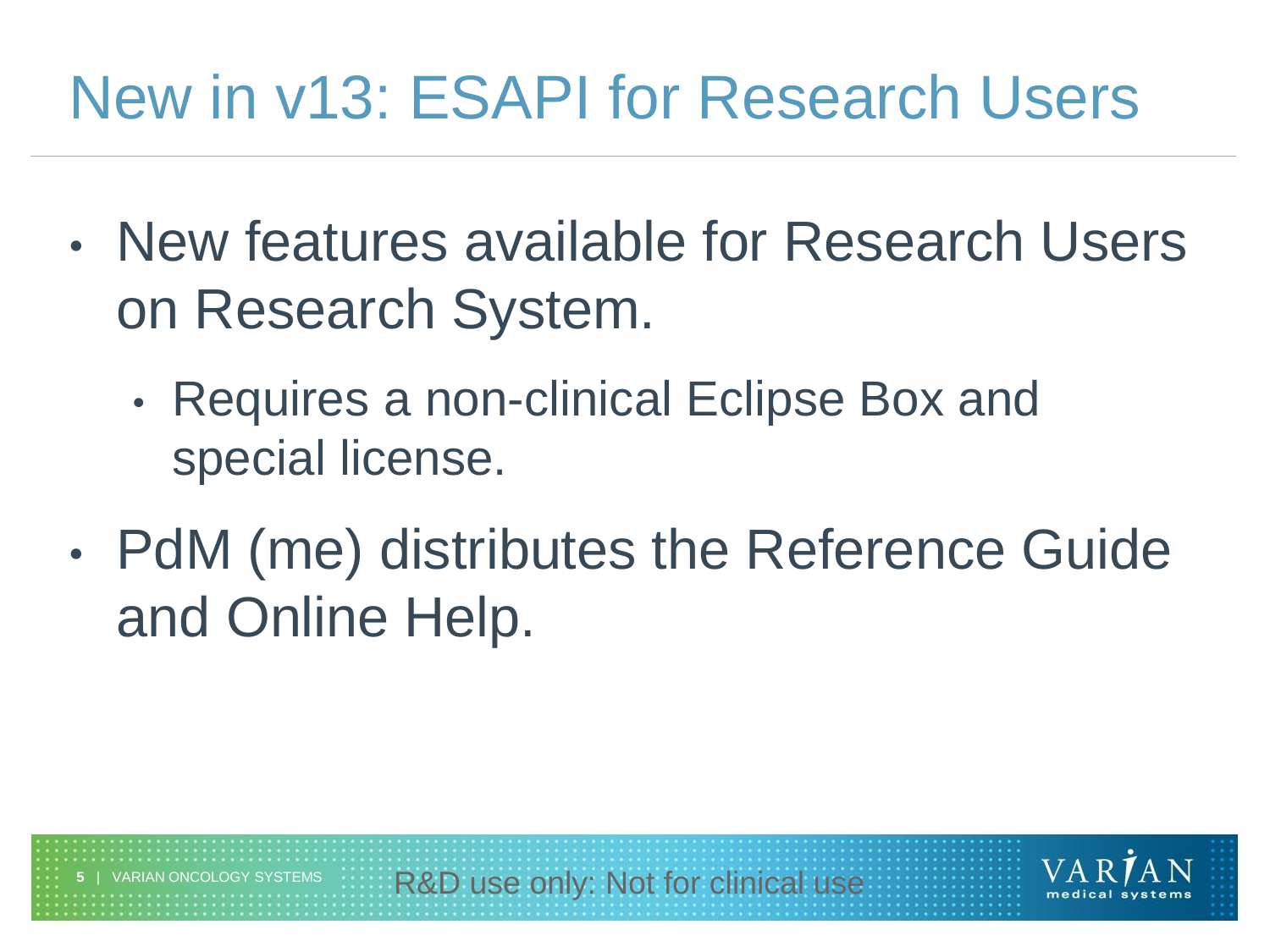# ESAPI for Research : Research System

- New features require separate v13 Aria database installed and configured for nonclinical research use.
	- Database is flagged as 'Research' by Varian service at time of install.
	- Not possible to set plans to "Treatment Approved".

**6** |VARIAN ONCOLOGY SYSTEMS

• Plans get additional 'research' indication when exported via DICOM.

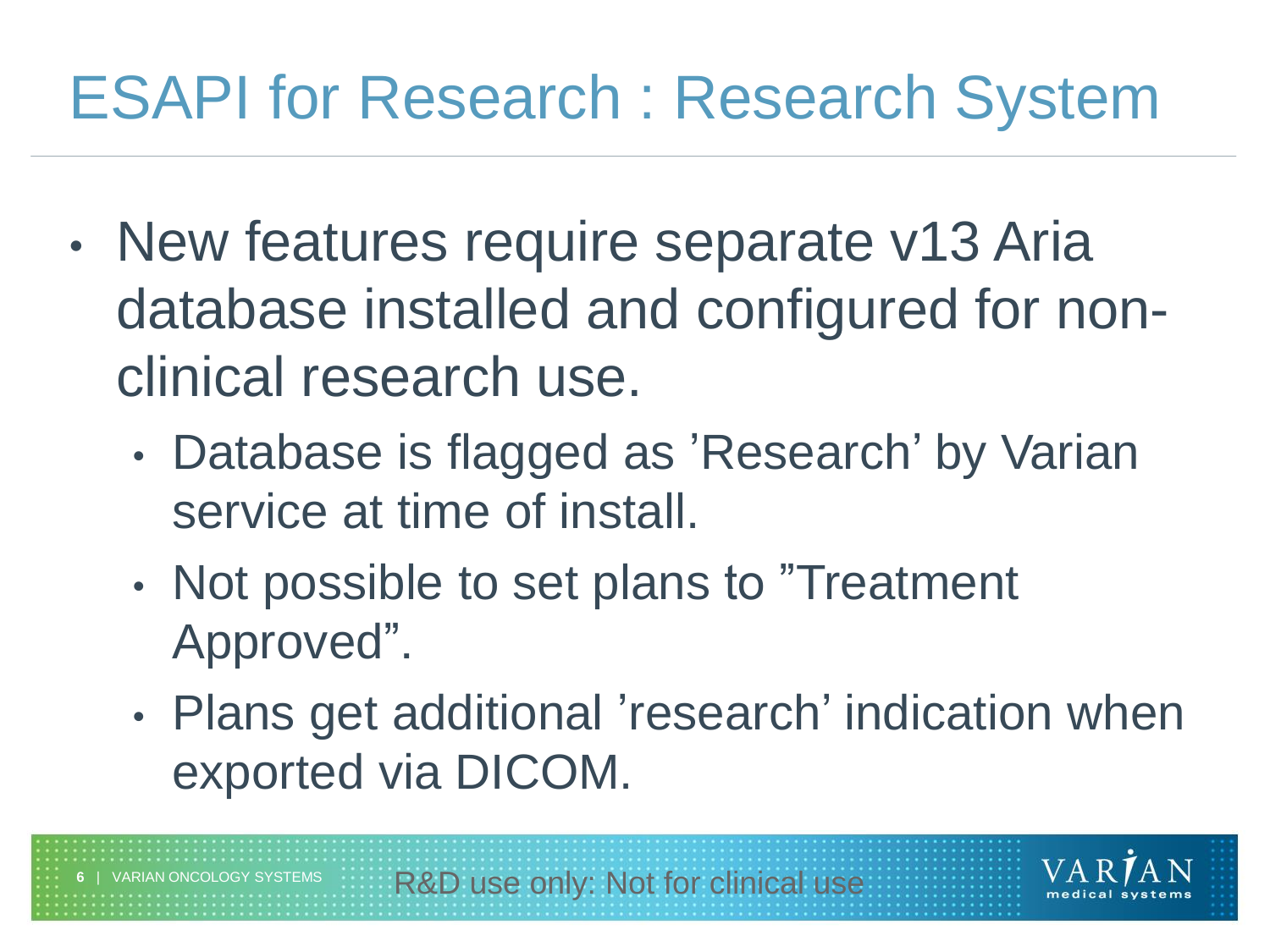### ESAPI for Research : Research System

| RT Administration - Non-clinical Research Database                                                                                                                                          |                           |           |
|---------------------------------------------------------------------------------------------------------------------------------------------------------------------------------------------|---------------------------|-----------|
| No Patient Selected                                                                                                                                                                         | ◯<br>No Current Activity  |           |
| Insert Workspace Tools Window<br>File<br>Edit View<br>Θ<br>$\mathbf{i}$<br>$\theta$  <br>System and Facilities ] [ Patients ] [ Radiation and Imaging Devices ] [ Clinical Data   Templates |                           |           |
| System Properties   Multi-User Administration   MLC Options   Workstation<br><b>General System Properties</b>                                                                               |                           |           |
| <b>Default Code Table</b>                                                                                                                                                                   | <b>Volume Code</b>        | $ICD-O-2$ |
|                                                                                                                                                                                             |                           |           |
| <b>Research</b>                                                                                                                                                                             | Database in Research Mode | ✓         |

R&D use only: Not for clinical use

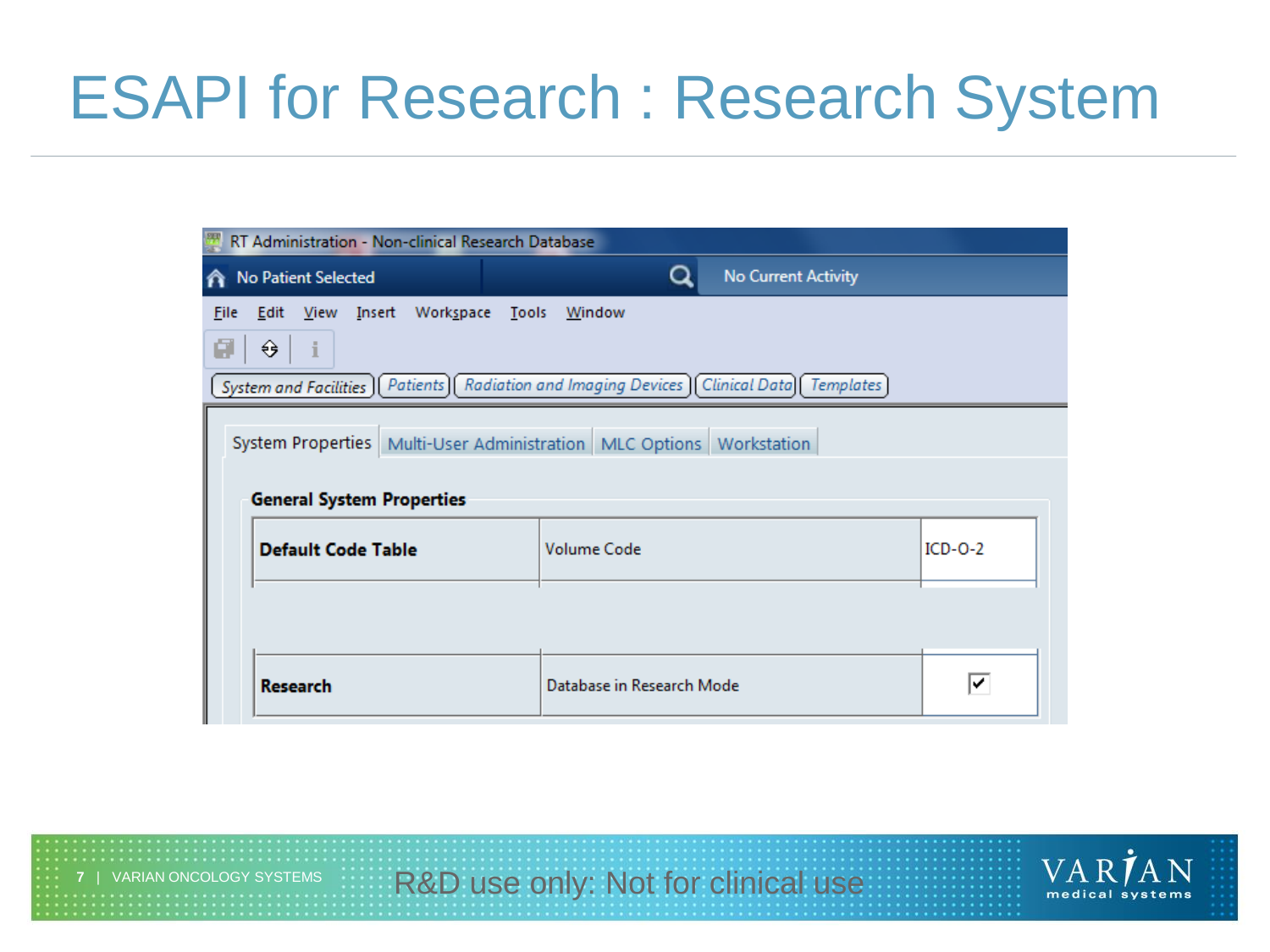### Write access to plans:

- Add/modify courses, plans, beams
- Add/modify optimization objectives and fluences

R&D use only: Not for clinical use

- Script the optimization engine.
- Execute LMC.

**8** |VARIAN ONCOLOGY SYSTEMS

• Start dose calculations.

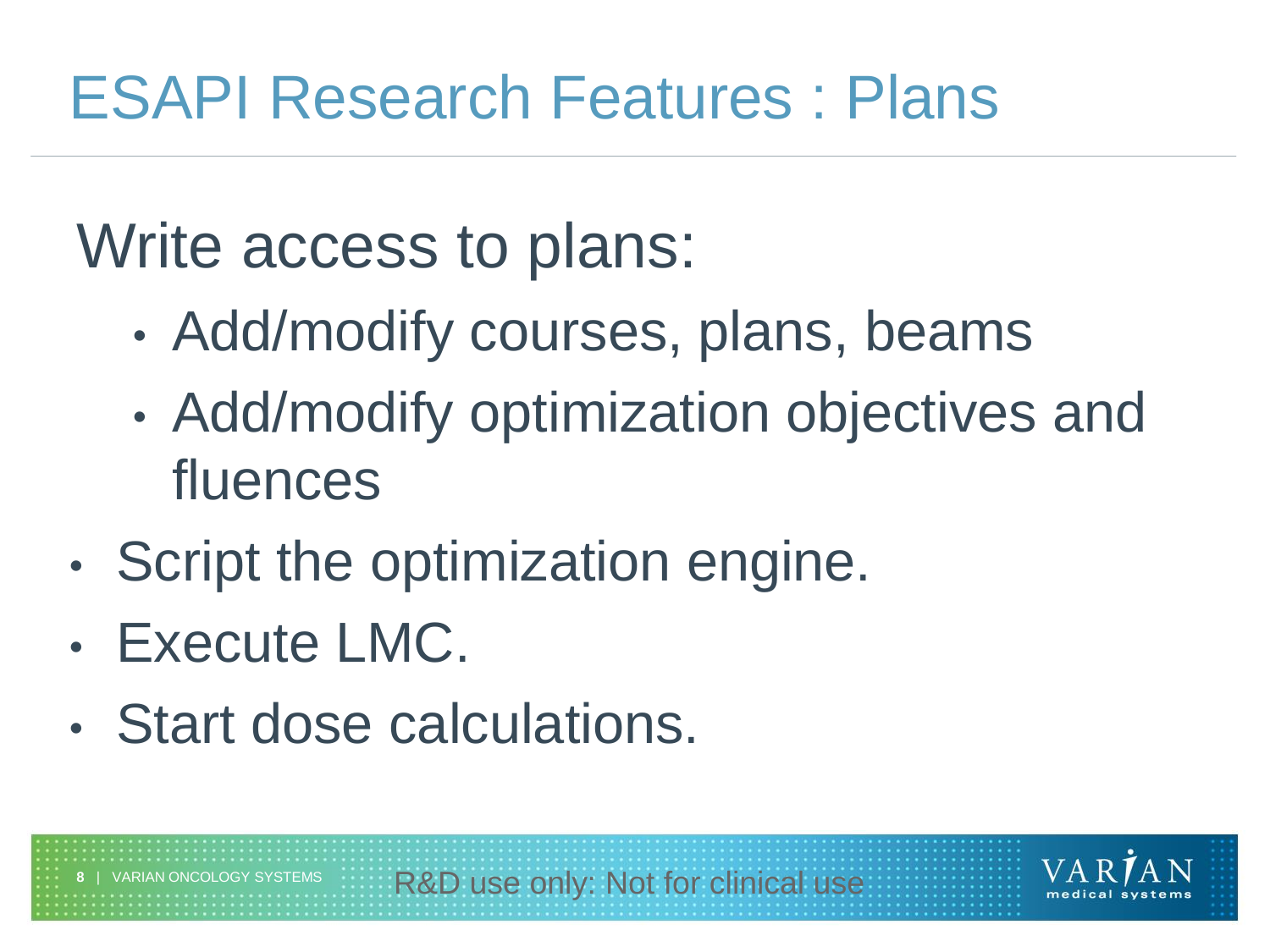### ESAPI Research Features : Structures

# Write access to structures:

- Add structures, modify contours
- Execute boolean operators and margin

R&D use only: Not for clinical use

• AND, OR, XOR, NOT

**ARIAN ONCOLOGY SYSTEMS** 

• Margin (double margin)

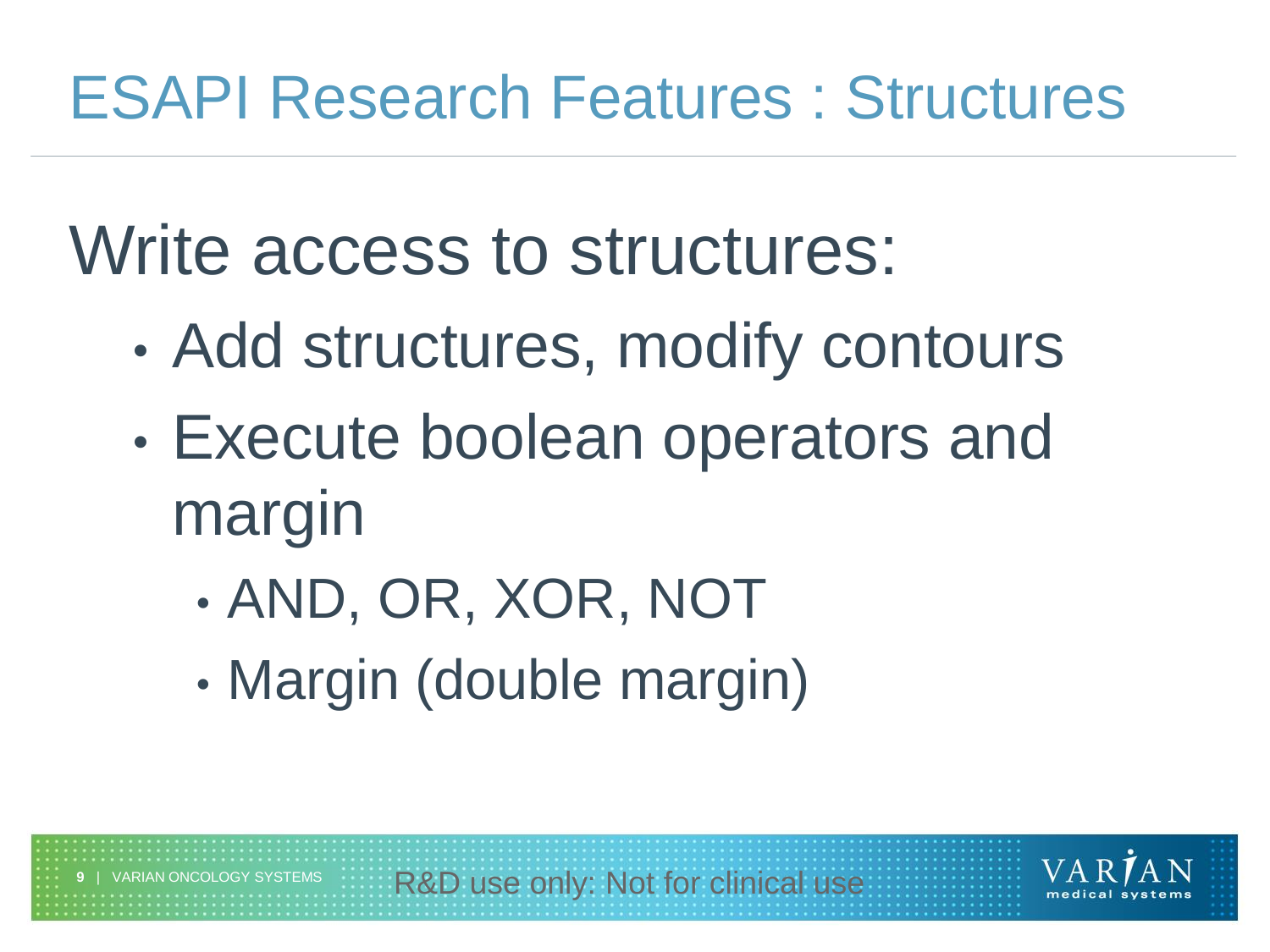## What's New in v13.5 – Research?

- Script the New Photon Optimizer.
	- gEUD, mean dose objectives.
	- VMAT optimization now available on ESAPI.
- New method ExternalPlanSetup.CalculateDVHEstimates

public CalculationResult CalculateDVHEstimates ( string modelId, Dictionary<string, DoseValue> targetDoseLevels, Dictionary<string, string> structureMatches

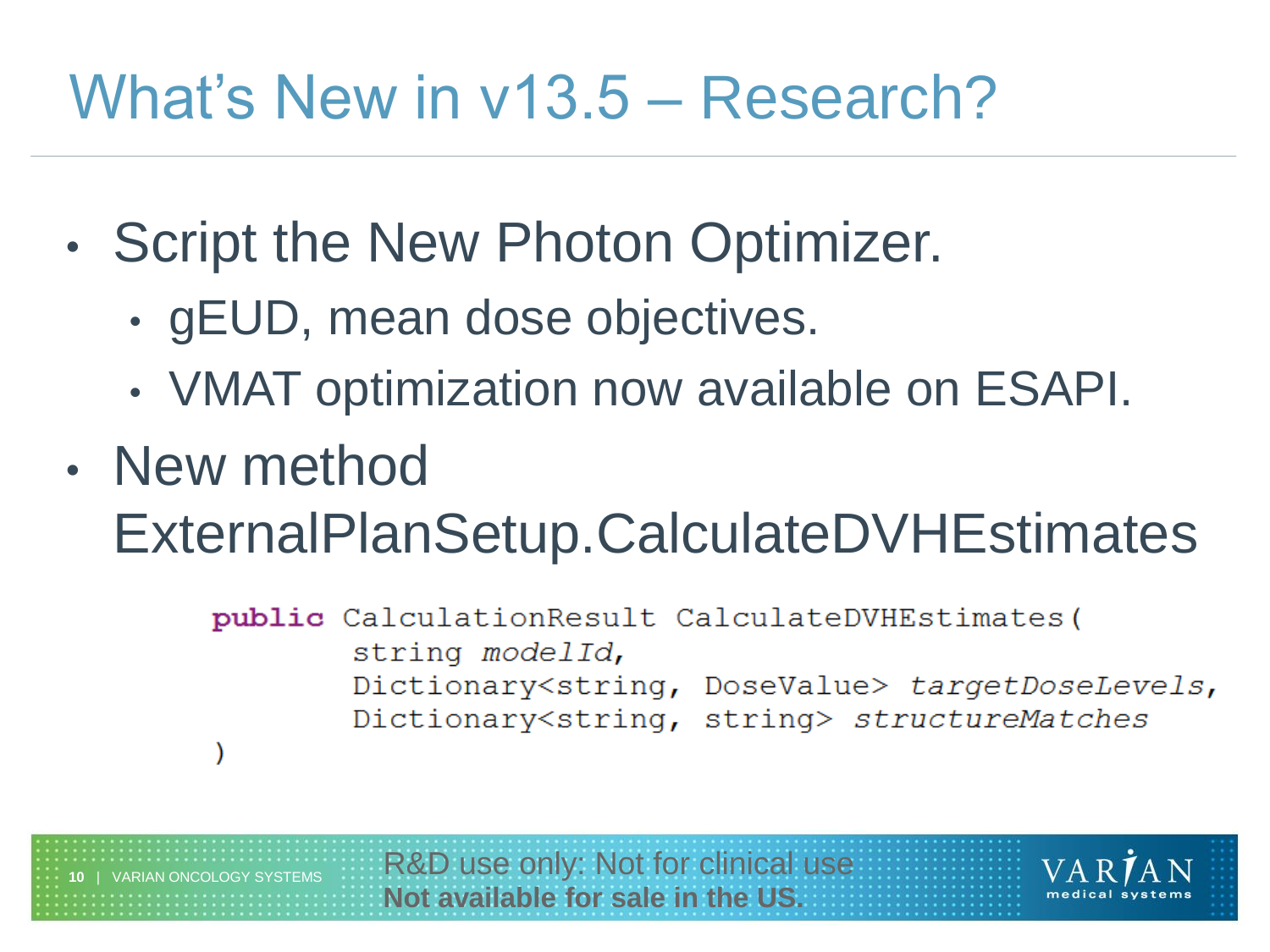# Exercise 5 – Plugin Script – Step 1

- 1) Navigate to Eclipse External Beam.
- 2) ESAPI for Research Users Help.
- 3) Run Eclipse Script Wizard.
- 4) Create a Single-file plugin script and name it "Superplan",

R&D use only: Not for clinical use

- 5) Open project in Visual Studio.
- 6) Open file "Superplan.cs".

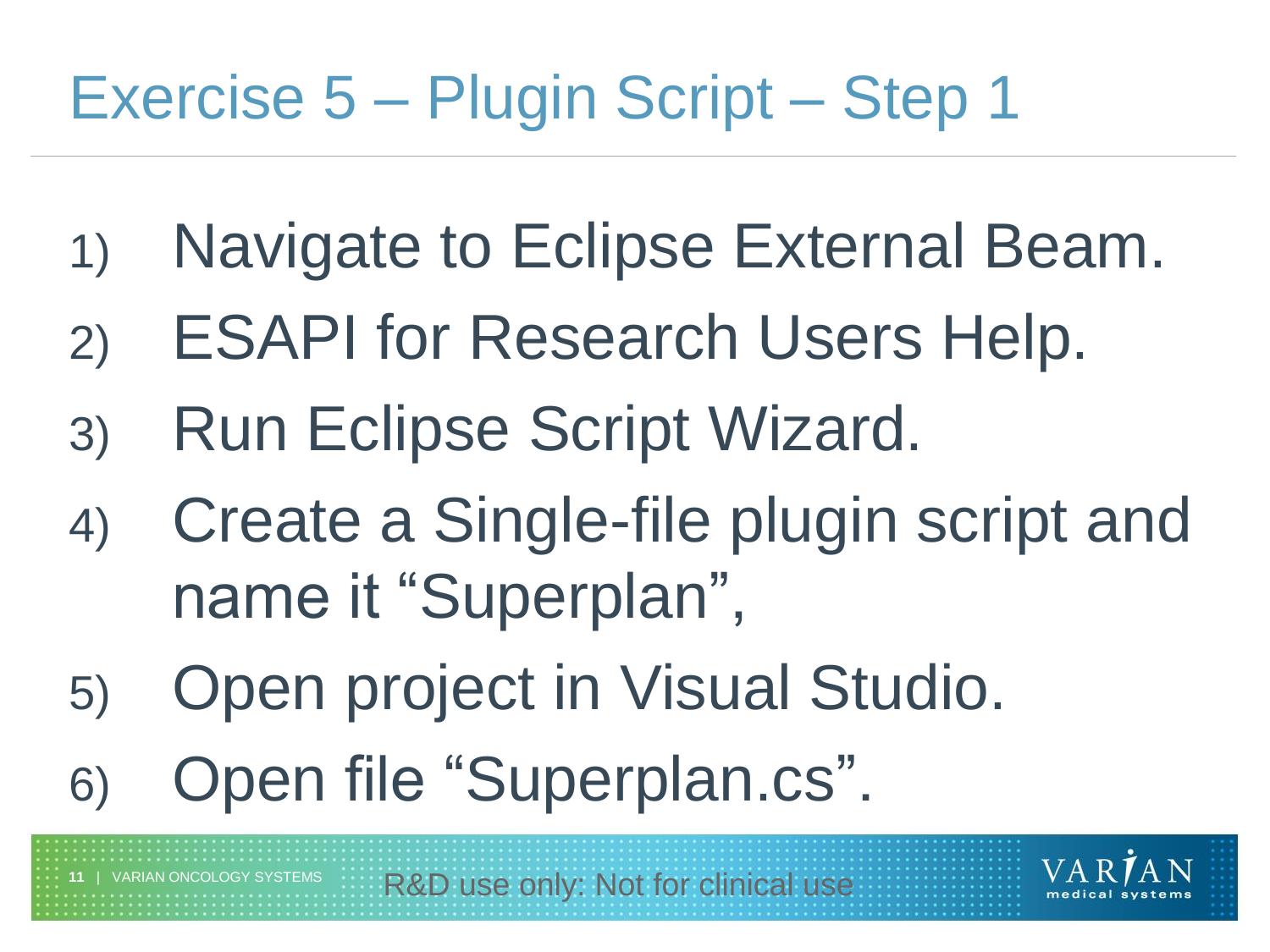

- 1) Back to Eclipse External Beam.
- 2) Create new patient with last name = **Exercise5**,
	- First name = your last name (e.g. Keranen)
	- $ID1 =$  unique so it will not clash with others in room (e.g. wkeranen86).
- 3) Open your new patient in Eclipse.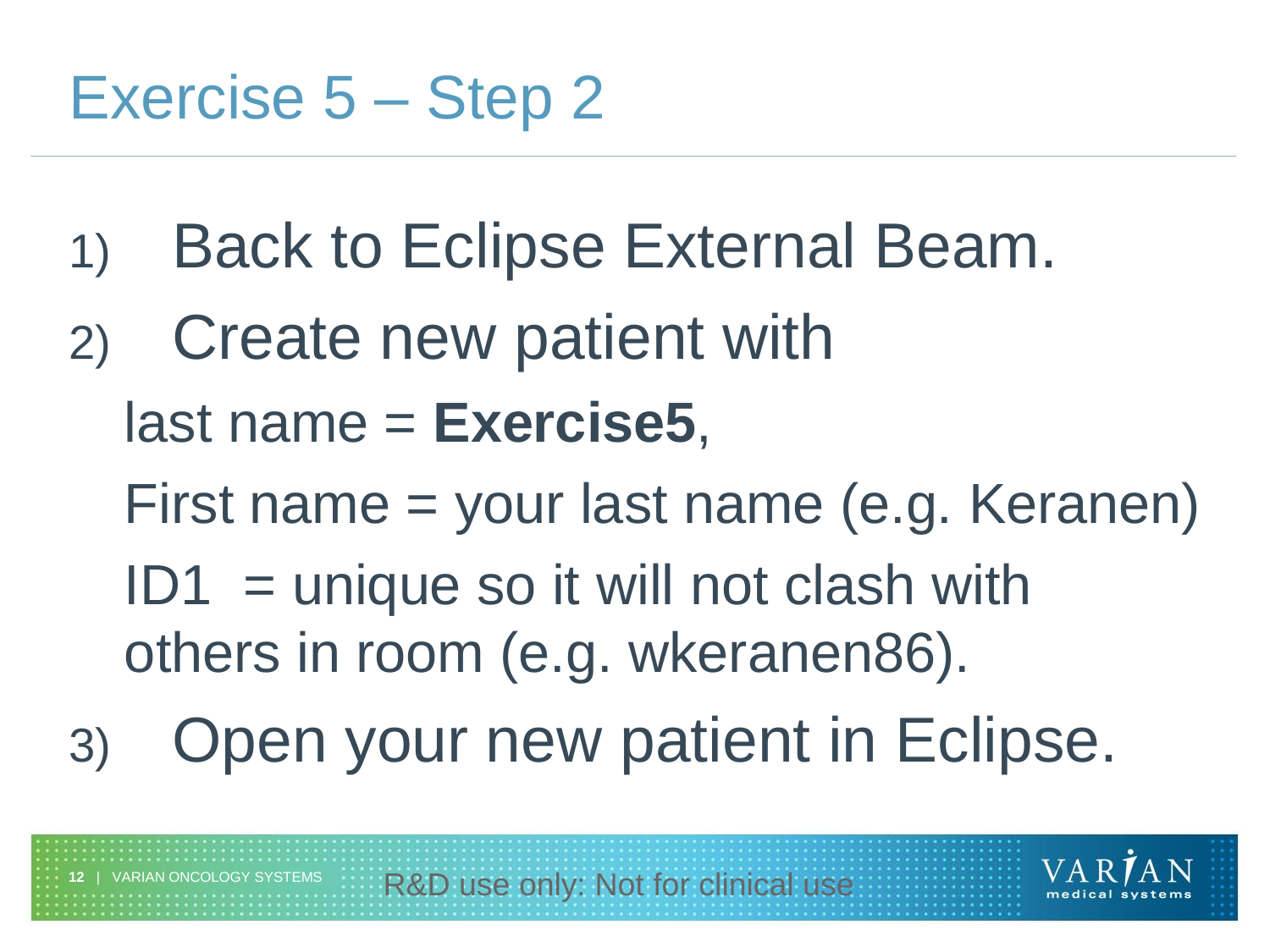

1) Use DICOM Import Wizard to read in your assigned CT + StructureSet data from

R&D use only: Not for clinical use

**C:\temp\data\exercise5**

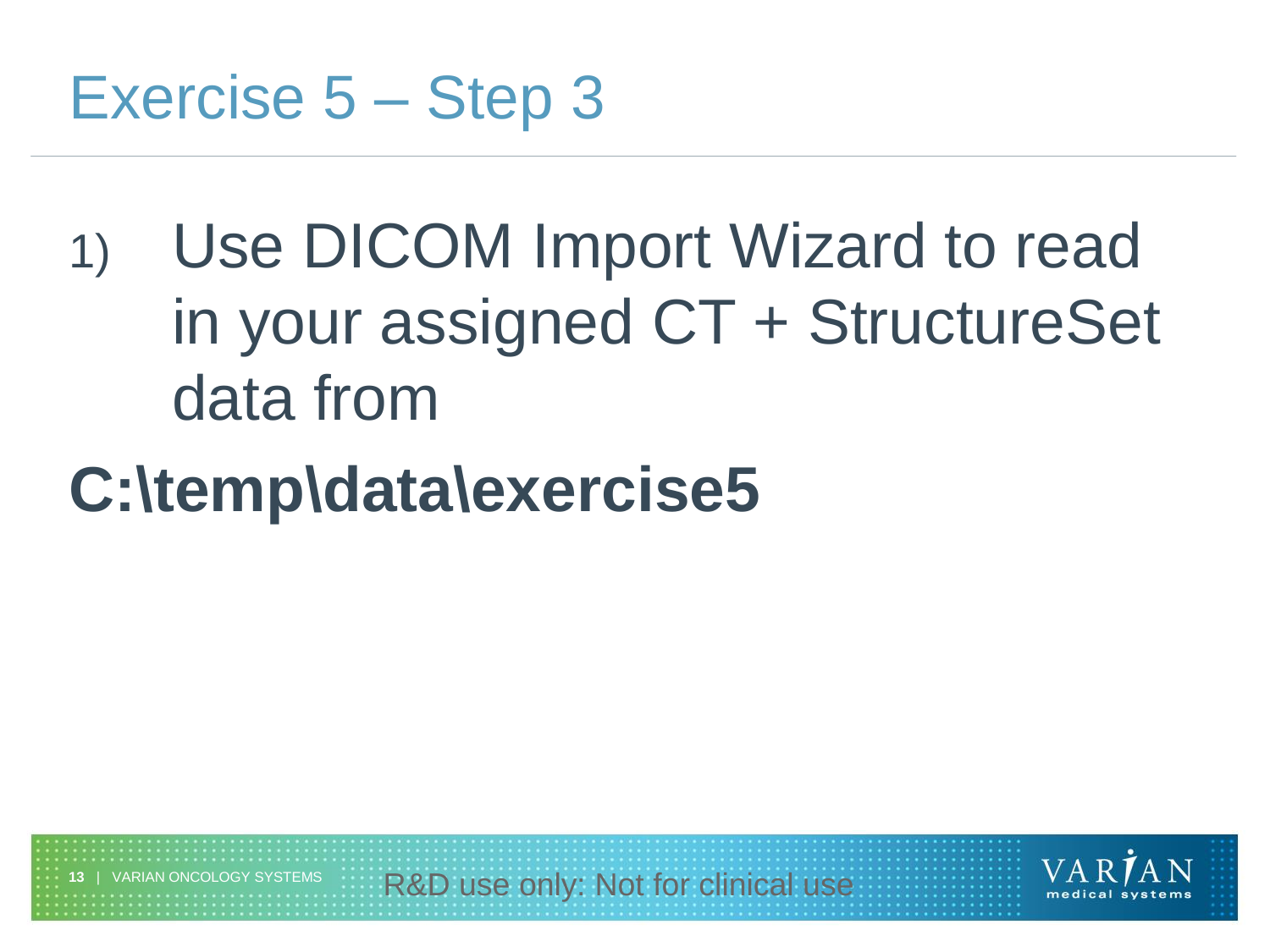

1) In Visual Studio, select inside code of Execute method, right click to select menu item "Insert Snippet…", then double click "dw -> exercise5 - > Step 4".

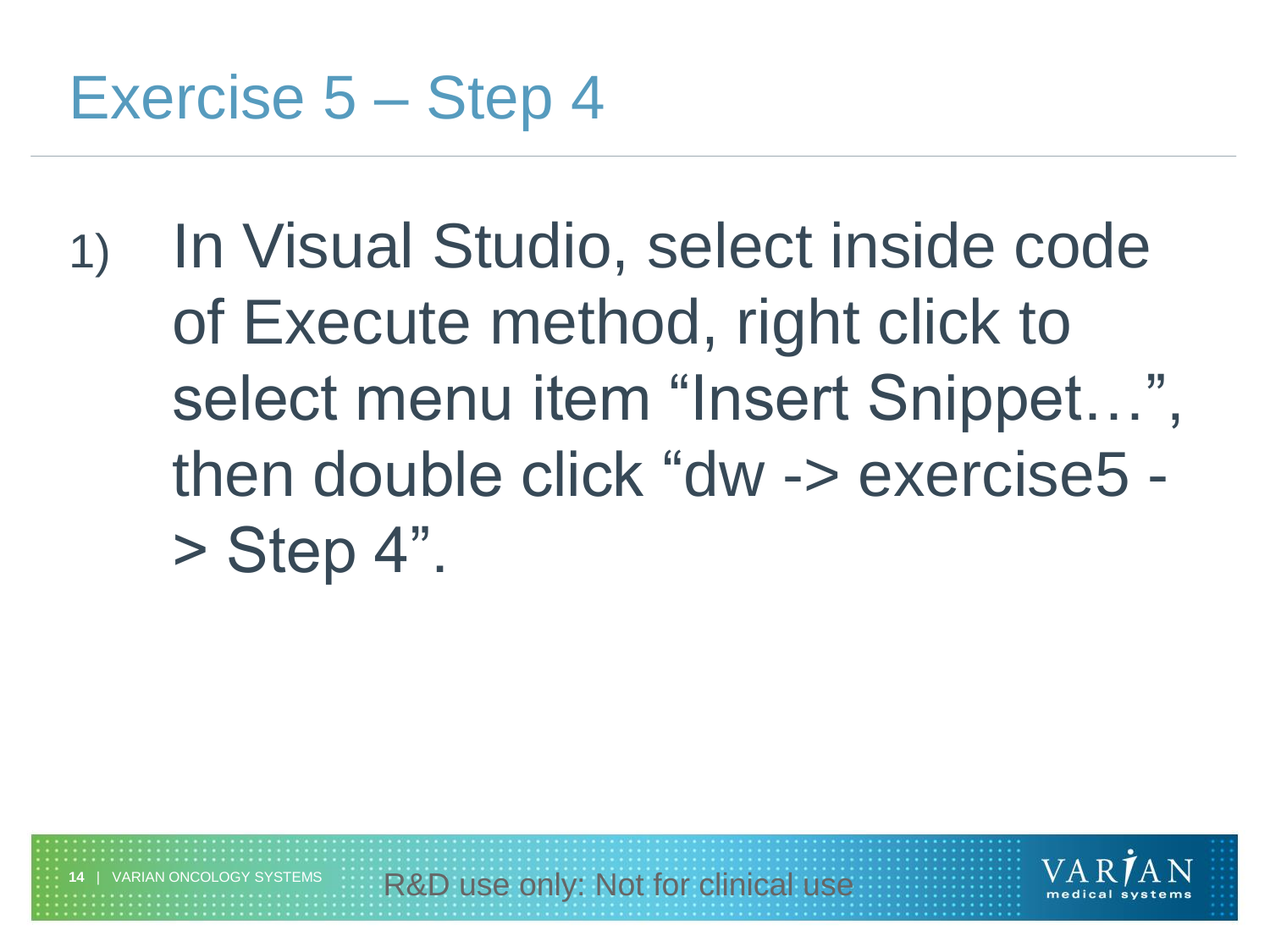

1) In Eclipse, run the Superplan.cs script.

R&D use only: Not for clinical use

- 2) Open the plan to view results.
- 3) Calculate Dose.

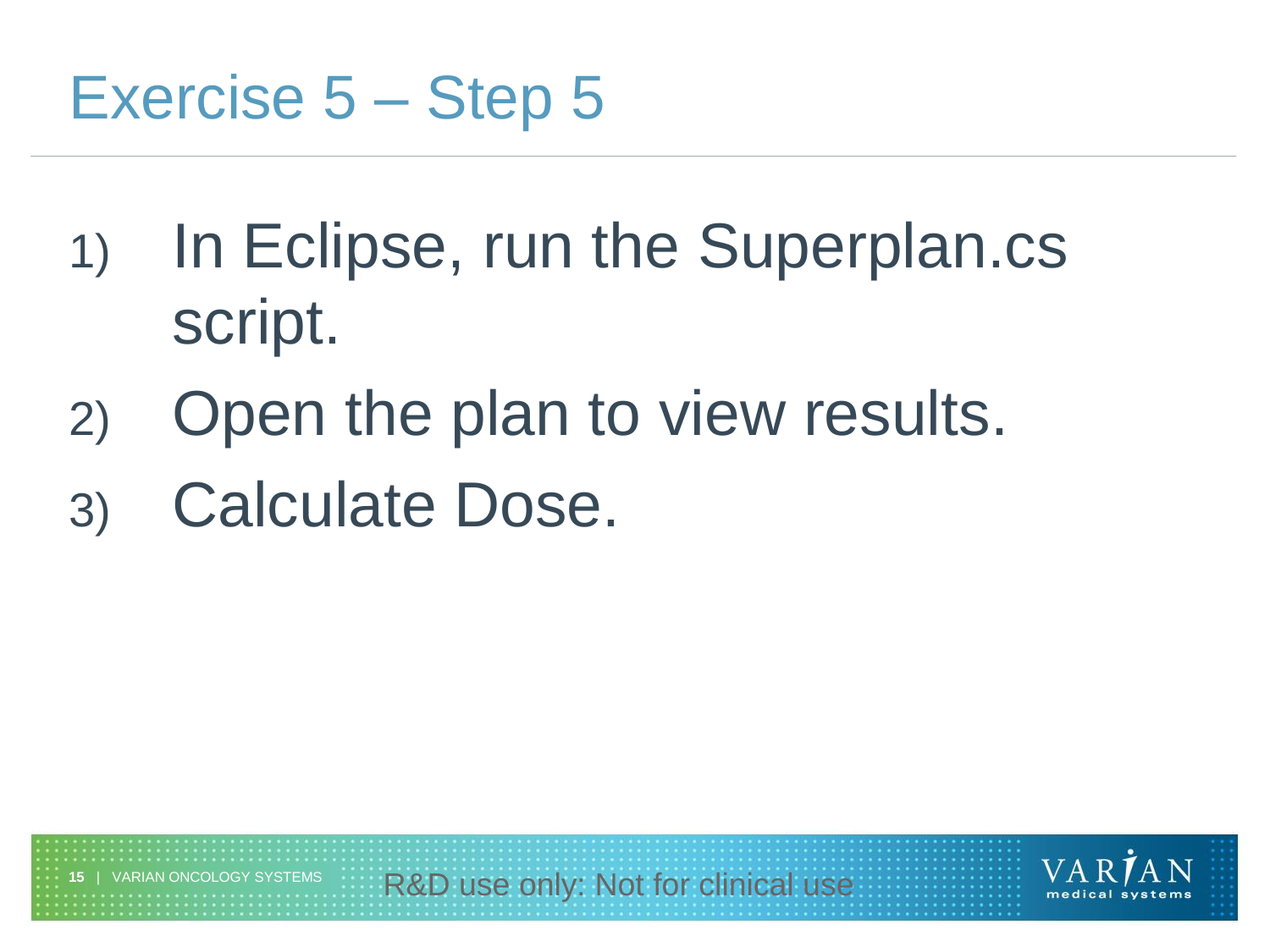

1) In Visual Studio, select the final } of the Execute method, then:

"Insert Snippet…", then double click "dw -> exercise5 -> Step 6".

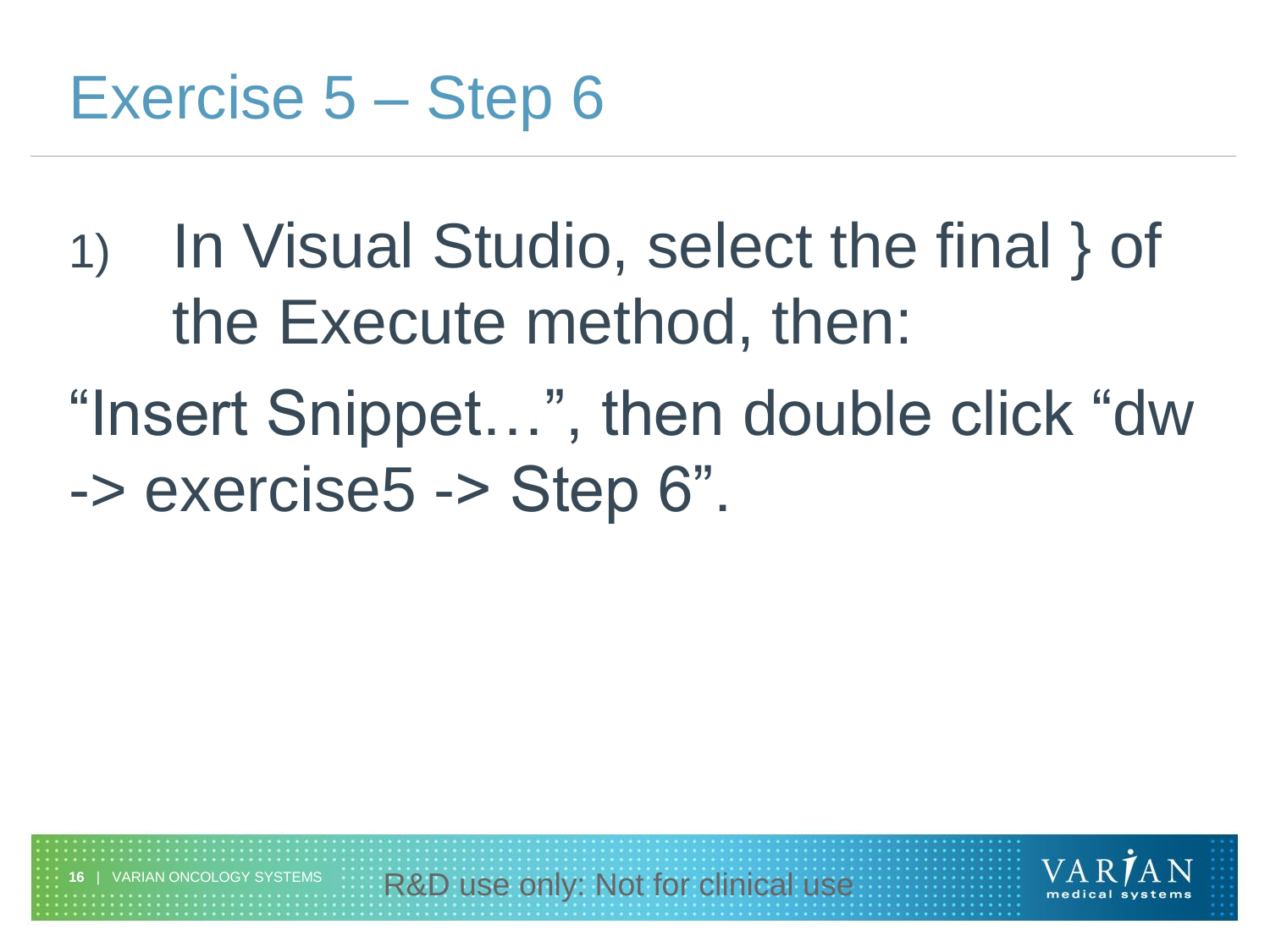

1) In Eclipse, run the Superplan.cs script.

R&D use only: Not for clinical use

2) Open the plan to view dose calculation results.

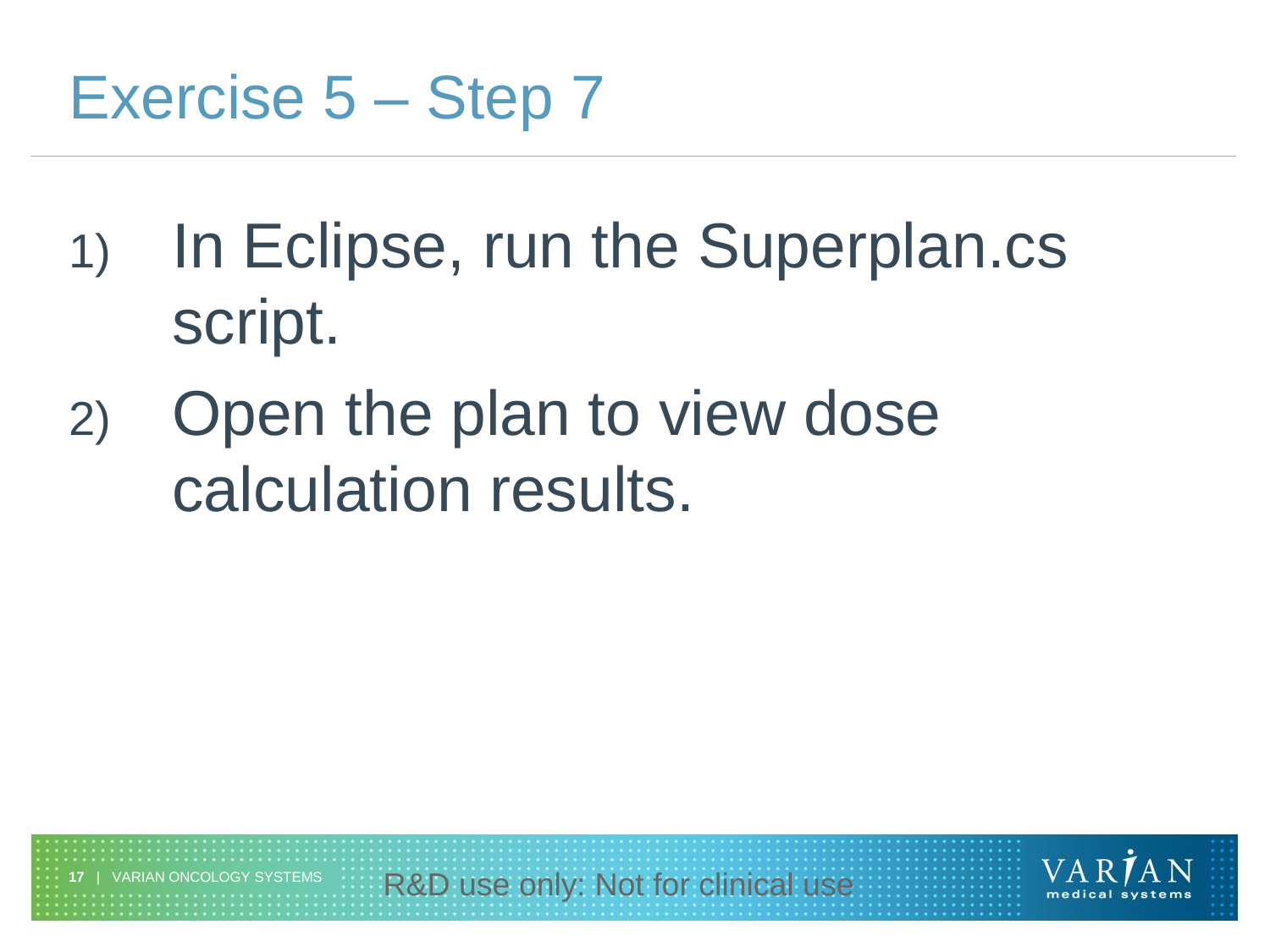

- 1) In Visual Studio, put cursor above the "// calculate final dose" line, then
- Right click, "Insert Snippet…", then double click "dw -> exercise5 -> Step 8".

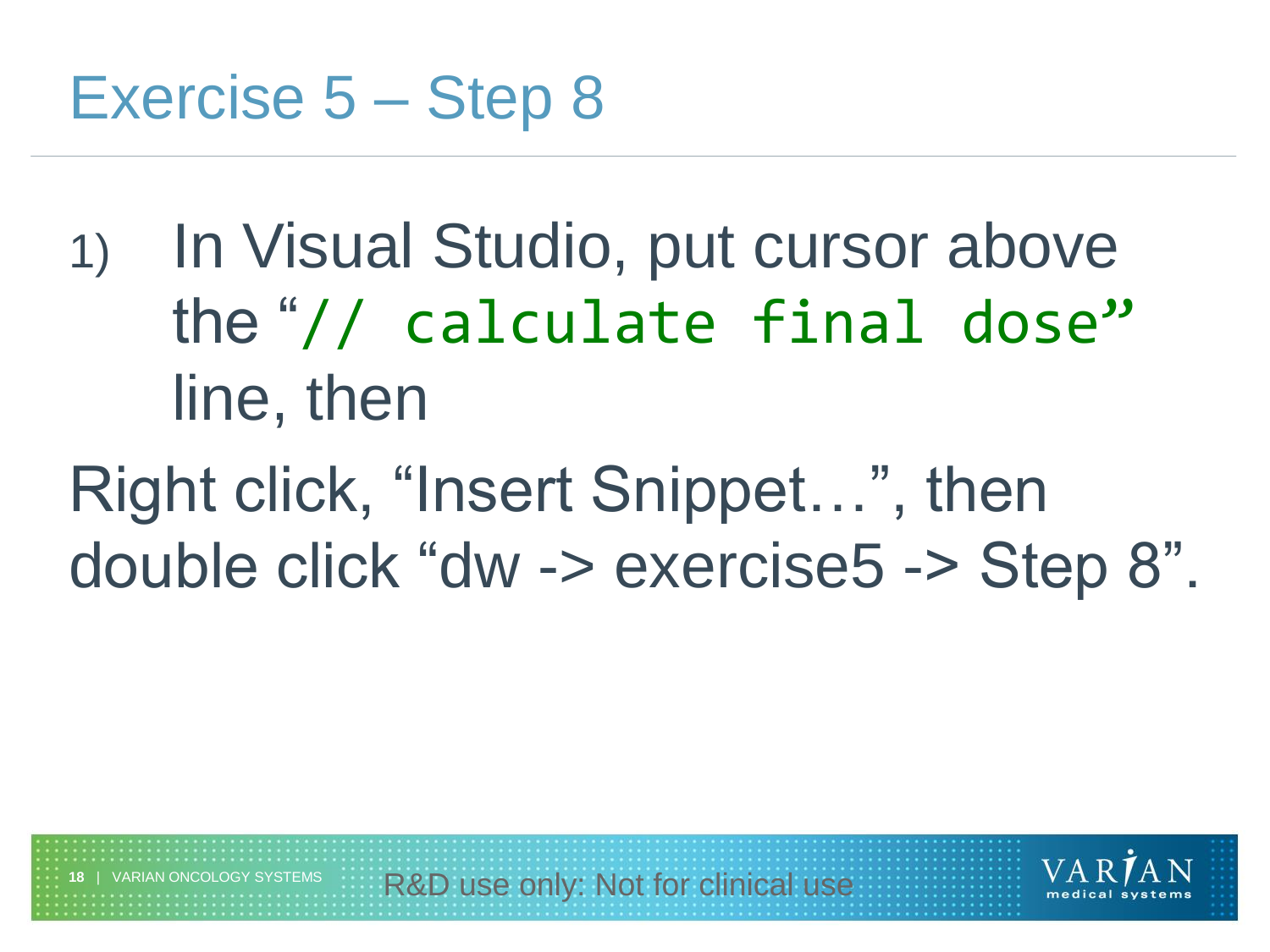

- 1) In Eclipse, run the Superplan.cs script.
- 2) Open the plan to view final results.

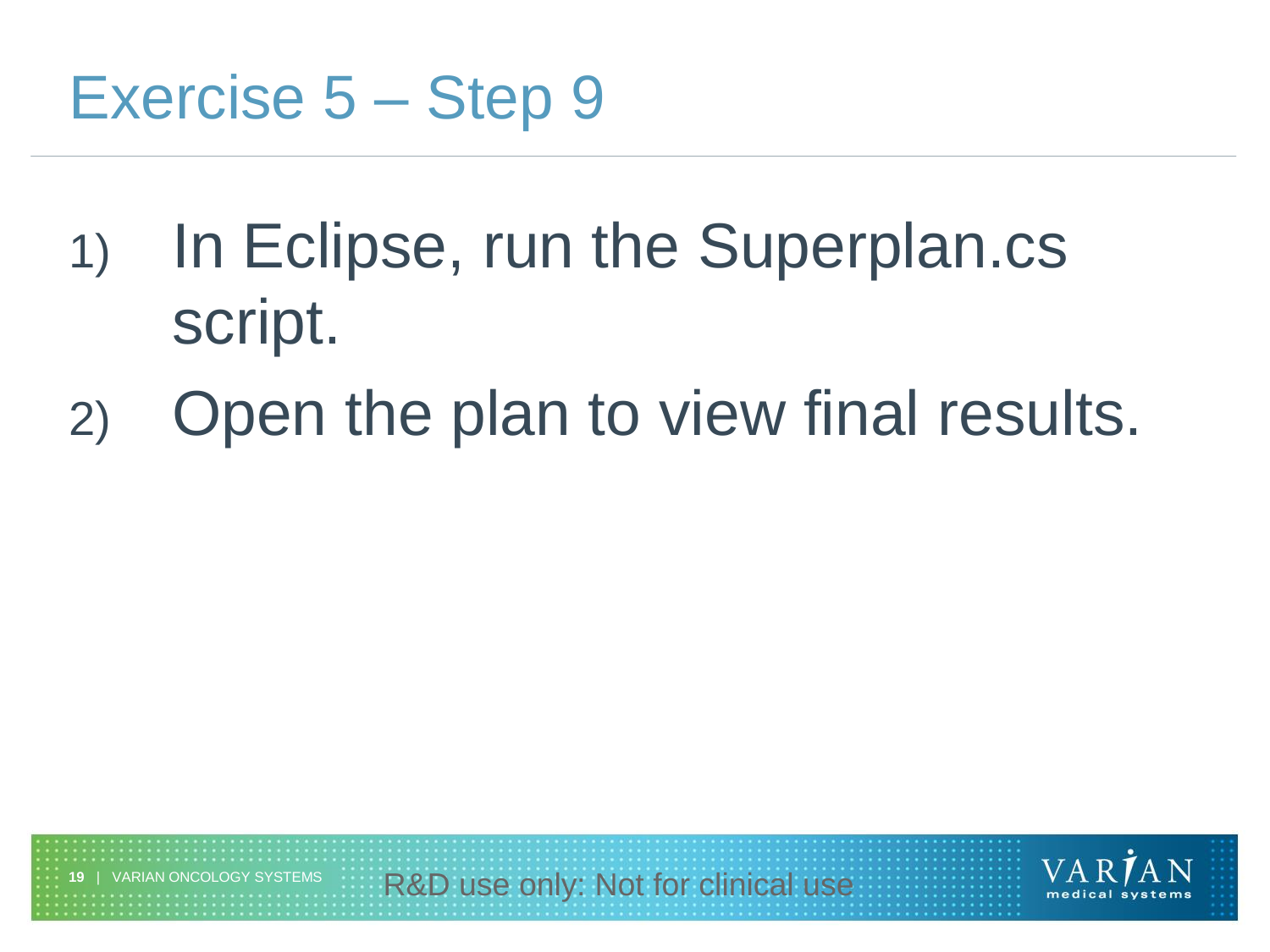#### Exercise 5 – Step 10

**20** |VARIAN ONCOLOGY SYSTEMS

- 1) Use plan evaluation
- 2) compare conformal vs noncomformal.